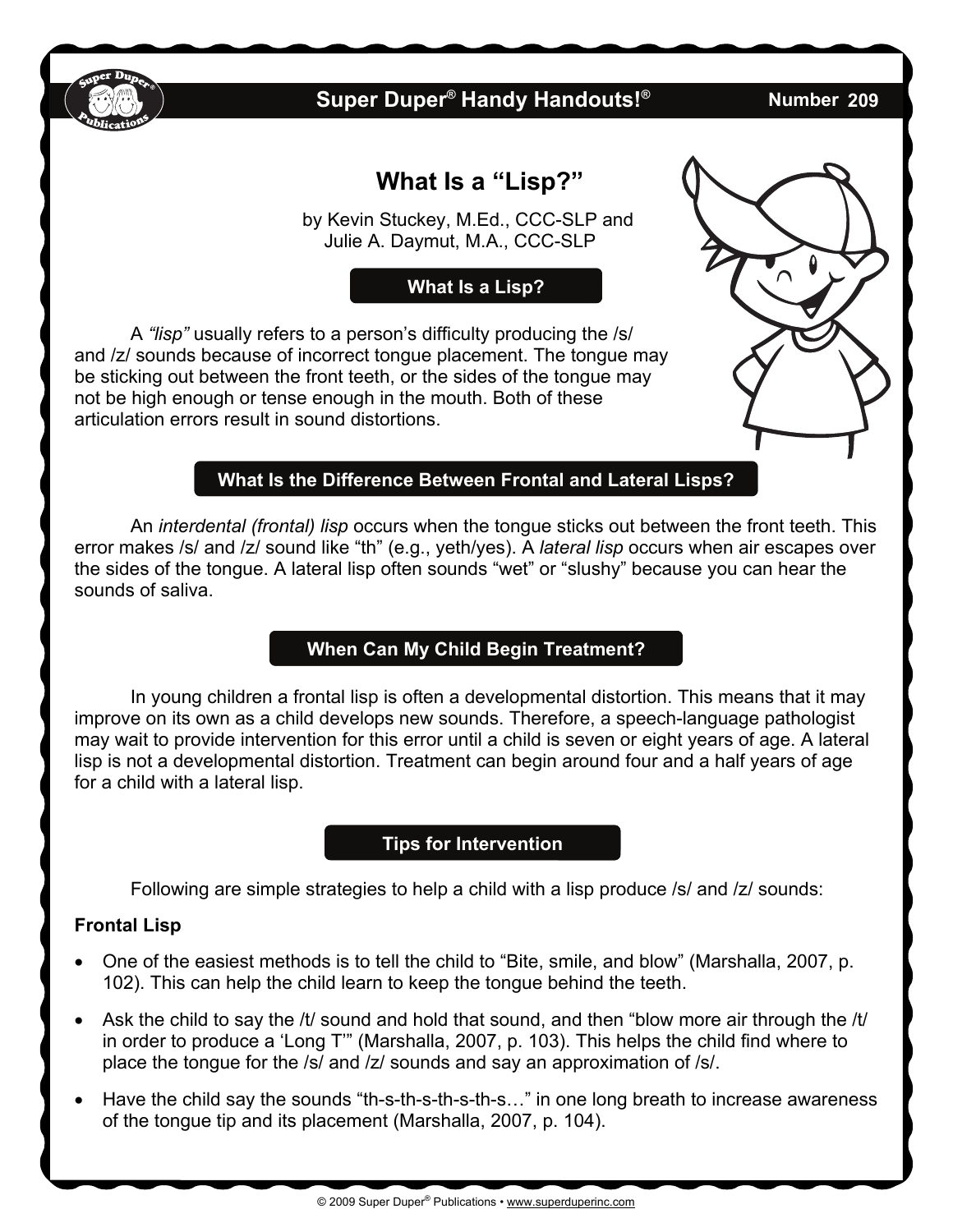#### **Lateral lisp**

- Have the child hold a feather, strip of paper, or finger in front of the center of the mouth and try to blow air through the front of the mouth while lowering the tongue tip slightly (Secord, Boyce, Donohue, Fox, & Shine, 2007, p. 38).
- Have the child place a straw between his/her teeth and direct the air stream through the straw (Secord et. al, 2007, p. 38).
- $\bullet$  Instruct the child to make rapid productions of /t/ and prolong the last one into an  $/s/$  (... t, t, t, t, t, t, t, tssss...).
- Have the child pretend to pull a piece of string out of his/her mouth while producing /s/ to direct airflow through the front of the mouth.



**Resources** 

Marshalla, P. (2007). *Frontal lisp, lateral lisp*. Mill Creek, WA: Marshalla Speech and Language.

Secord, W. A., Boyce, S. E., Donohue, J. S., Fox, R. A., & Shine, R. E. (2007). *Eliciting sounds* (2<sup>nd</sup> ed.). Clifton Park, NY:

Thomson Delmar Learning.